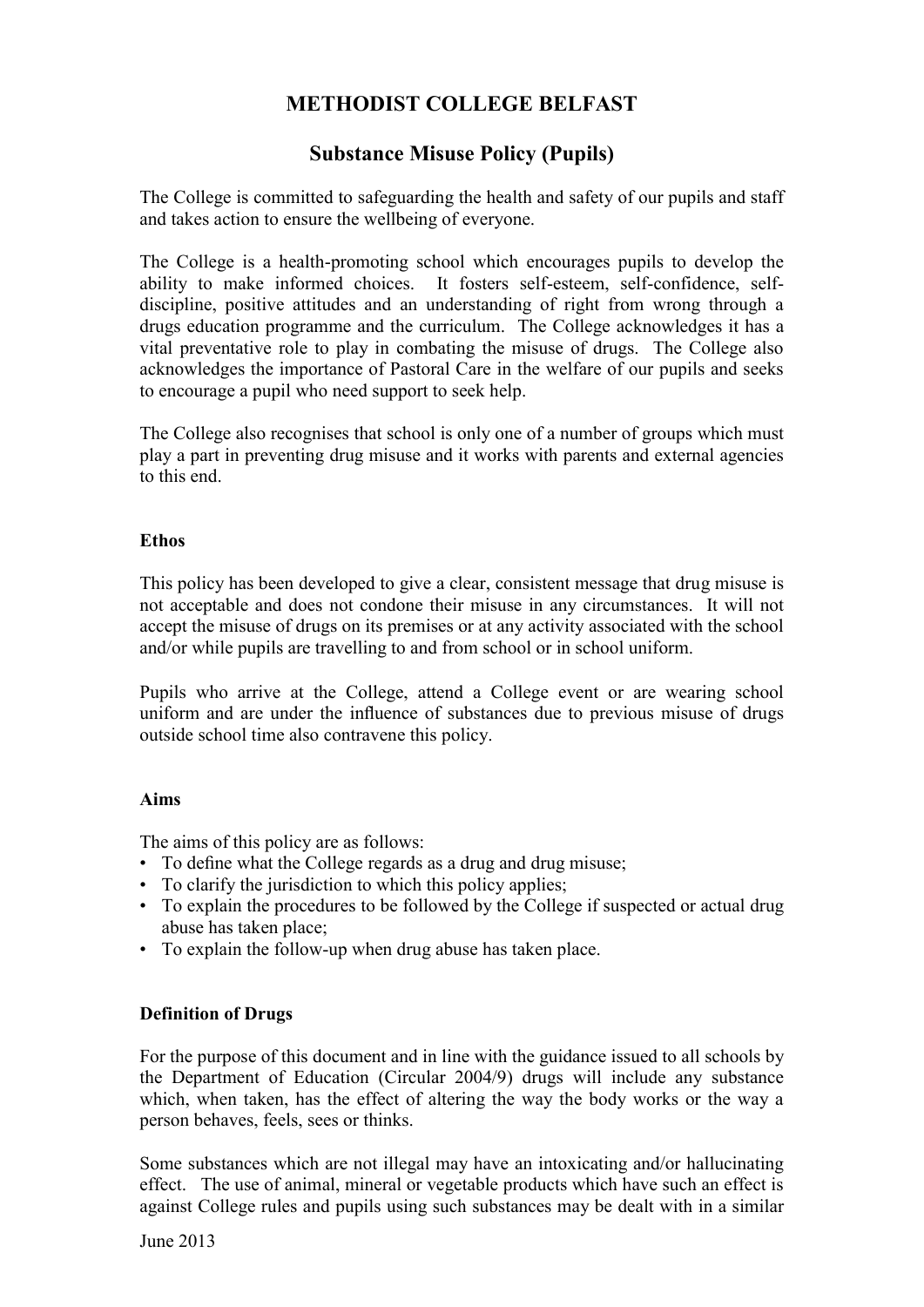fashion to those who use illegal substances. The use of so-called "recreational" drugs and "legal highs" can lead to health problems and a dangerous acceptance of illegal and harmful drug misuse as part of everyday life.

Drugs include:

- alcohol;
- tobacco:
- "over-the-counter" medicines, such as paracetamol;
- prescribed drugs, such as antibiotics, tranquillisers, inhalers and Ritalin;
- volatile substances, such as correcting fluids/thinners, gas lighter fuel, aerosols, glues and petrol;
- controlled drugs, such as cannabis, LSD, Ecstasy, amphetamine sulphate (speed), magic mushrooms (processed), heroin and cocaine;
- other substances such as amyl/butyl nitrite ( "poppers"), unprocessed magic  $\bullet$ mushrooms, so-called "recreational" drugs and "legal highs".

## **Definition of Drug Misuse**

Misuse includes involvement in the purchase, the use, possession, supply or intent to supply drugs, involvement in facilitating the supply of drugs, and giving support to or encouragement of drug-related activity.

A pupil who is found under the College"s jurisdiction in possession of a drug or any illegal substance for abusive purposes is in breach of College rules, even if the pupil is not planning to consume the drug while under the College"s jurisdiction. A pupil does not have to make a monetary or any other gain from passing on a drug to be guilty of involvement in supply.

Please note the above list is not exhaustive. The above examples demonstrate the type of conduct which would be in breach of College rules and in some cases the criminal law also. Each individual case of involvement in the misuse of drugs is assessed independently.

## **Drugs Education**

The College recognises that the misuse of drugs is a significant problem in society today but that, equally, the majority of young people decide not to misuse drugs. It is important not to underestimate the importance of education in this area and there are, therefore, a number of initiatives in place. Pupils in the College are intelligent young people who will eventually make their own decisions as to how they live their lives but they need information and proper guidance in order to make educated and informed decisions.

Drugs education provides opportunities for pupils to:

- acquire knowledge and understanding in relation to drug use/misuse;  $\bullet$
- identify values and attitudes in relation to drug use/misuse;
- develop skills to enable them to consider the effects of drugs on themselves and others;
- make informed and responsible choices within the context of a healthy lifestyle.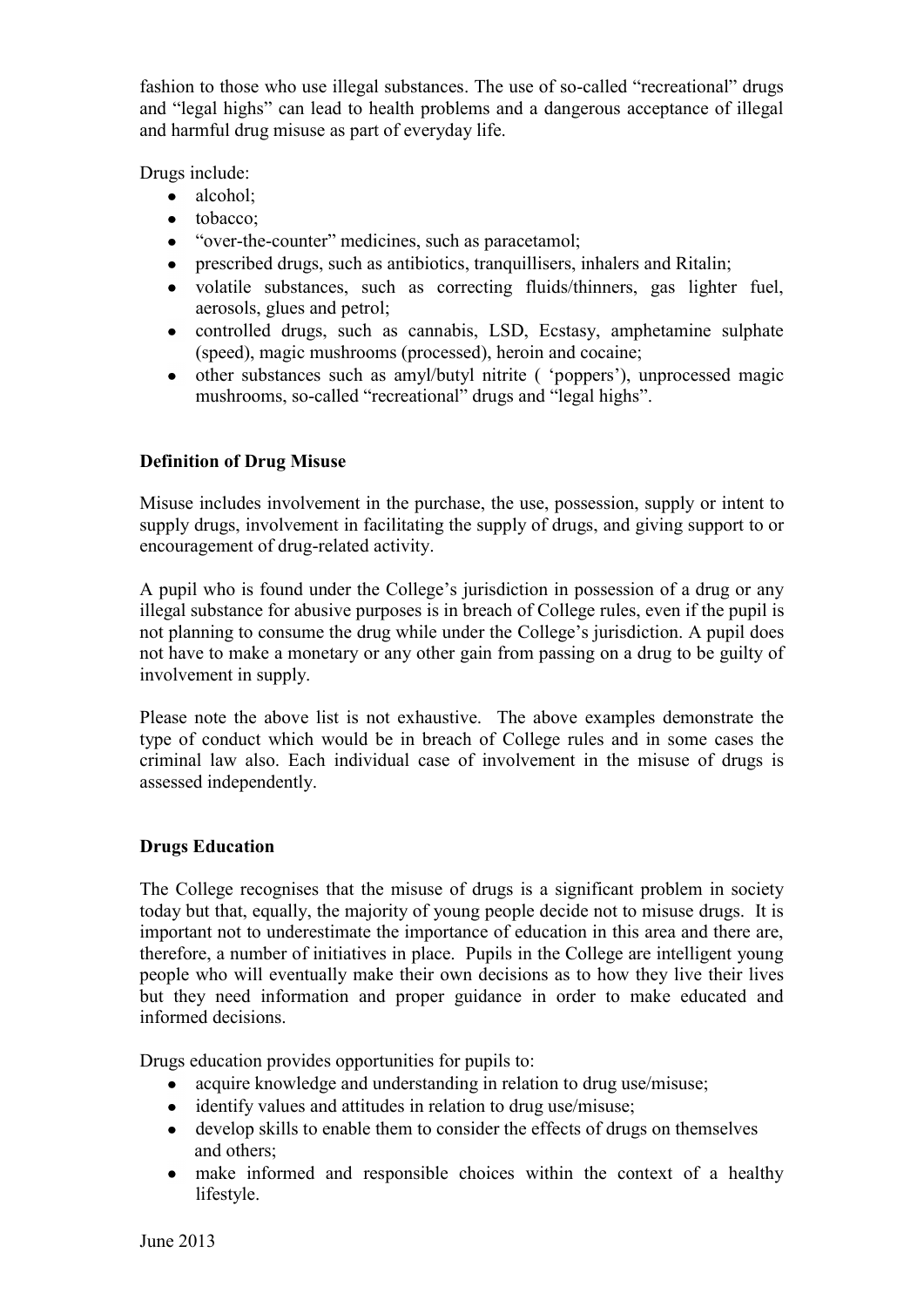Some subjects, such as Biology, English and Religious Education, have a direct part to play in this. In addition, the Personal Development Programme, workshops and Assemblies cover important aspects of drugs education.

The College appreciates the support of parents and also maintains contact with a number of outside agencies which provide advice and support as required.

#### **Training and Information**

Staff are provided with training to support the full implementation of this policy including the delivery of the Drug Education Programme, key signs of drug abuse and how to deal with a drug-related incident.

Information awareness sessions are offered to parents/guardians by the Personal Development Co-ordinator, in consultation with the Designated Teacher for Drugs (Vice Principal Pastoral) and Head of Pastoral Care.

#### **The Designated Teacher**

The Designated Teacher for any matter connected with drug abuse is the Vice Principal Pastoral. If a member of staff has any concerns regarding a pupil's possible involvement with drugs or alcohol, he/she should consult the Designated Teacher who will decide, in consultation with the Principal on an appropriate course of action.

In the event of the Designated Teacher for Drugs (Vice Principal Pastoral) being unavailable, another member of the School"s Senior Leadership Team is to be contacted.

#### **The Role of the School Nurse**

Any prescribed medicines to be taken in school by pupils must be left with and taken at the Sanitorium, except for inhalers and epipens which should be carried by the pupil. Other prescribed medicines may only be carried by pupils with the permission of the School Nurse following consultation with the parent/guardian of the pupil and the Principal.

#### **Procedures for Incidents Involving Drug, the Suspected Involvement of Drug or a Drugs Related Issue**

Should an incident occur where drugs (other than tobacco and alcohol) have been abused or thought to have been abused, the procedures below should be followed. It may be that some of the steps will be taken in a different order. The professional judgment of staff will be used in each case. The over-riding principle that should be adhered to is that the pupil's welfare is paramount.

- a) If the pupil is clearly ill or unconscious, the member of staff should:
	- assess the situation;
	- ensure the safety of the pupil and others;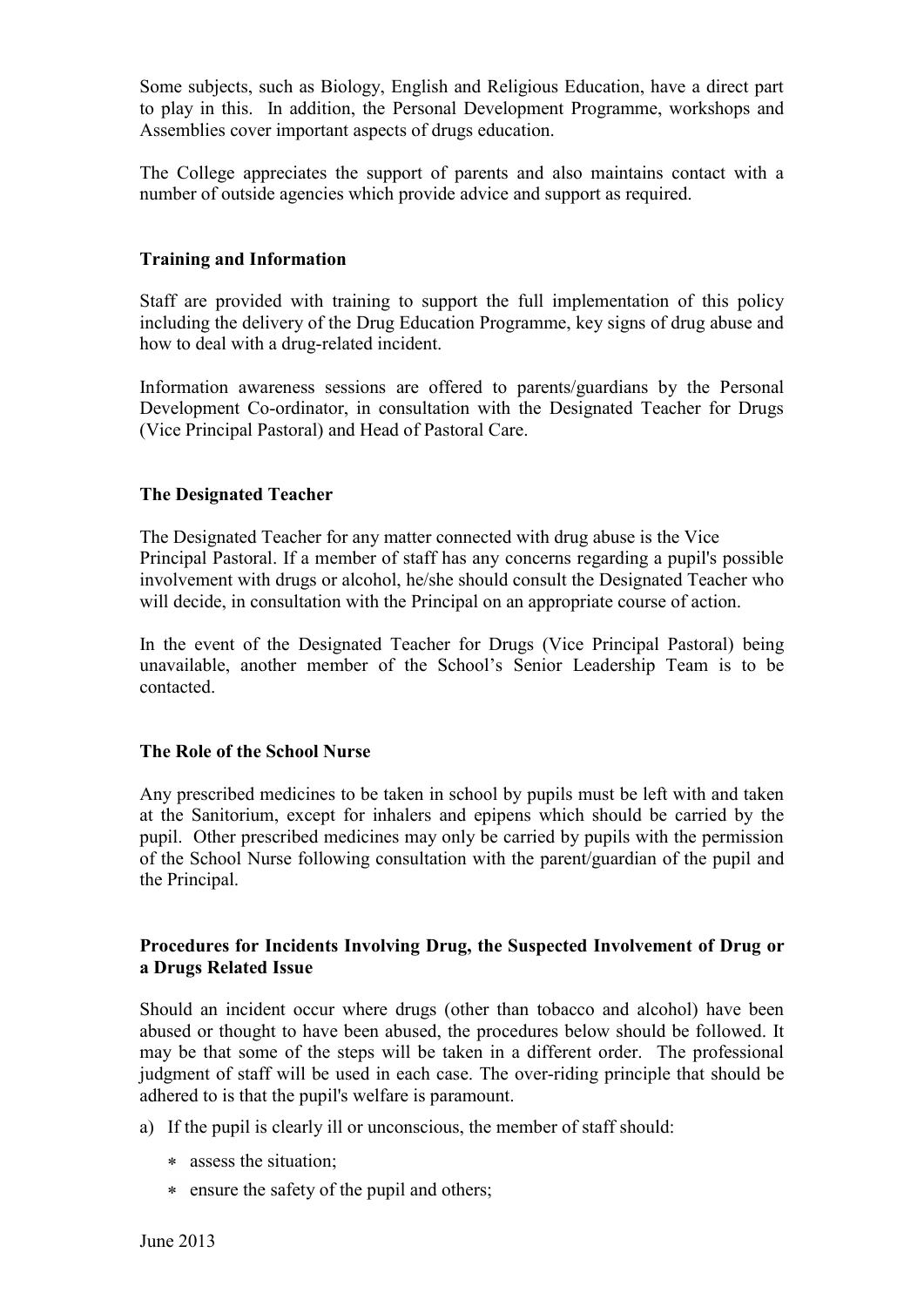- give emergency aid if possible and seek medical help by ensuring that the Sanatorium is contacted or call an ambulance;
- promote a calm atmosphere;
- send for extra staff help;
- ensure that the Principal (or the person deputising for him/her) and the Designated Teacher for Drugs (Vice Principal Pastoral) are advised of the situation;
- try to discover what drug and the quantity he/she has taken, and whether other pupils are involved;
- \* keep any substances or material for possible analysis;
- avoid directly handling substances or equipment;
- ensure a responsible adult is with the pupil at all times;
- not contact the parents or any outside agency; this will be done by the Principal or his deputy.
- b) If the pupil does not seem to be ill or distressed, the following steps should be taken. The member of staff should:
	- assess the situation and, if necessary, send for extra staff help but remain with the pupil;
	- \* keep any substances or material for possible analysis;
	- avoid directly handling substances or equipment;
	- accompany the pupil to the Sanatorium, if necessary;
	- ensure that the Principal (or the person deputising for him/her) and the Designated Teacher for Drugs (Vice Principal Pastoral) are advised of the situation;
	- try to ascertain if any other pupils have taken the suspected substance;
	- try to discover what drug and the quantity he/she has taken;
	- not contact the parents or any outside agency; this will be done by the Principal or his/her deputy.
- c) During an investigation into a drug related incident or suspected drug related incident, the College reserves the right to insist that a pupil empties his/her pockets or other belonging (e.g. school bags, locker, etc) if that pupil is suspected of possessing drugs. This will only be done in the presence of at least two members of staff, one of whom will be a senior member of staff. On College trips, educational visits and other events the authority of the senior member of staff is delegated to the teacher in charge of the activity. If the pupil is unwilling to comply, he/she should accompany the member of staff to the Designated Teacher for Drugs (Vice Principal Pastoral) or to another Vice Principal/Assistant Principal Teacher who will give further advice and may decide that it is necessary to involve the Principal.

Written records, signed and dated, are kept.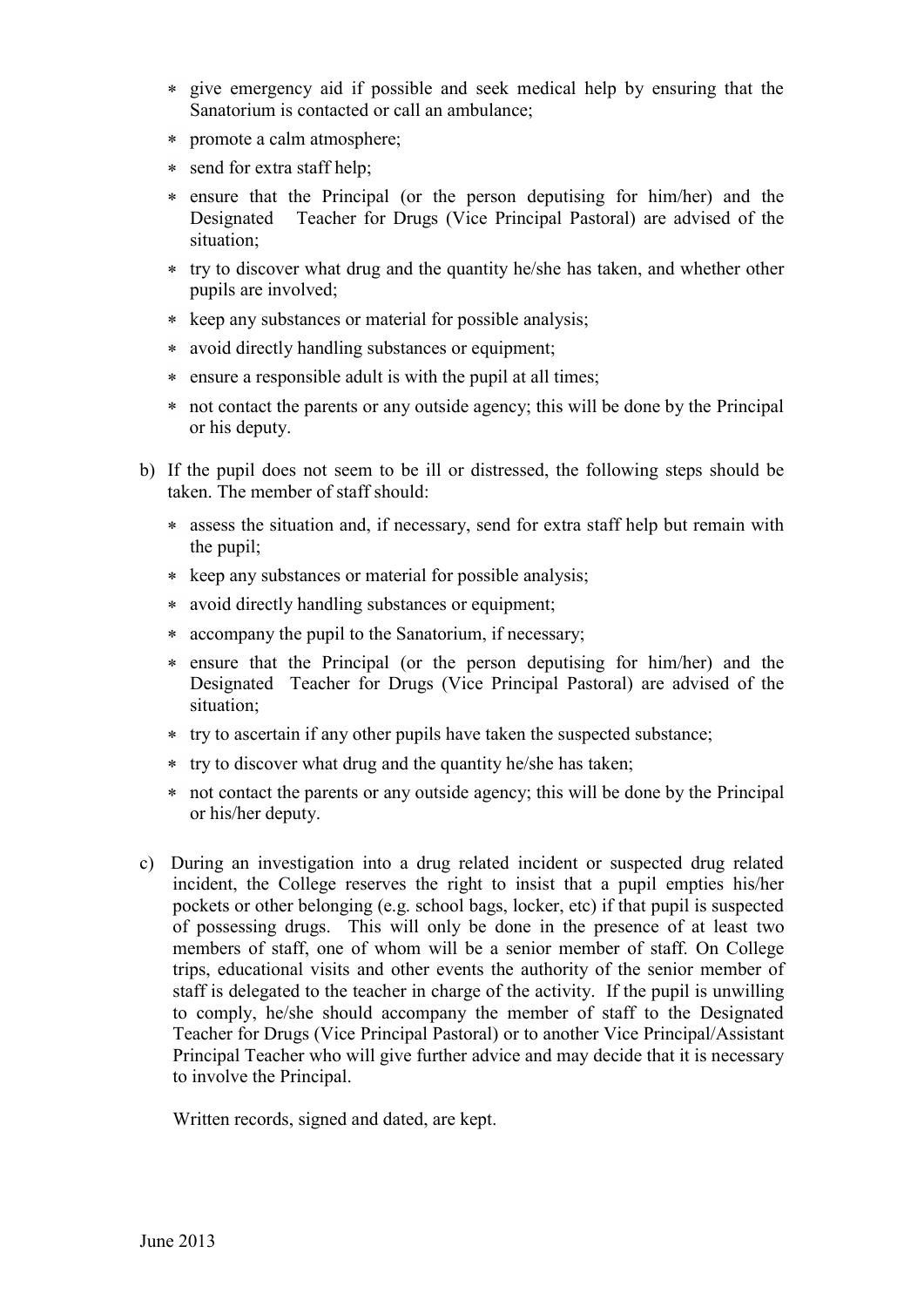## **Procedures for Incidents Involving Alcohol**

Pupils are not permitted to bring alcohol onto College premises, to consume it on the College premises or to be under its influence when on College premises. Pupils breaking this rule are reported to the Head of Section who will advise the Headmaster of the matter and also inform the Head of Form**.** The pupil will be dealt with according to the College's disciplinary procedures.

Pupils participating in College trips are required to conform to the rules and standards as they would were they on College premises and thus the consumption of alcohol is not permitted in any circumstances.

At external social events involving exclusively Sixth Form students, at the discretion of the Principal, and in accordance with the terms of the law and the licence of the venue, pupils may be permitted to drink in moderation. At no time is the consumption of spirits permitted.

## **Procedures for Incidents Involving Tobacco**

Pupils are not permitted to bring cigarettes into school. It is regarded as an offence to smoke on College premises, on the way to or from the College, when in uniform or when involved in any College activity. If a member of staff finds a pupil either smoking or in possession of cigarettes, the name of the pupil is noted and the matter reported as soon as possible to the Head of Form who will deal with the pupil according to the College's disciplinary procedures.

## **Confidentiality**

The legal requirements of drug legislation and The Children (Northern Ireland) Order 1995 have implications. Where a pupil discloses to a member of staff that he/she (or another pupil) is taking or has taken drugs, the member of staff makes it clear that confidentiality cannot be guaranteed. The pupil is advised of other sources of support and, if appropriate, is encouraged to talk to his/her parents/ guardians. Information about disclosures is recorded in written format.

If it is suspected or confirmed that a "controlled drug' is involved the matter is immediately reported to the PSNI. In such instances the College reserves the right to restrict the movements of the pupil until the PSNI have had an opportunity to speak with the pupil. In such an instance the College makes every effort to inform the parent/guardian of this action, if appropriate.

## **Follow-up to a Drug-Related Incident**

In the follow-up to such an incident, written records are produced by all staff dealing with it, and are submitted to the Principal. If necessary, the College's disciplinary policy is implemented, including fixed term and/or permanent exclusion, if appropriate. Advice and support are offered to pupils and staff who have been involved in the incident.